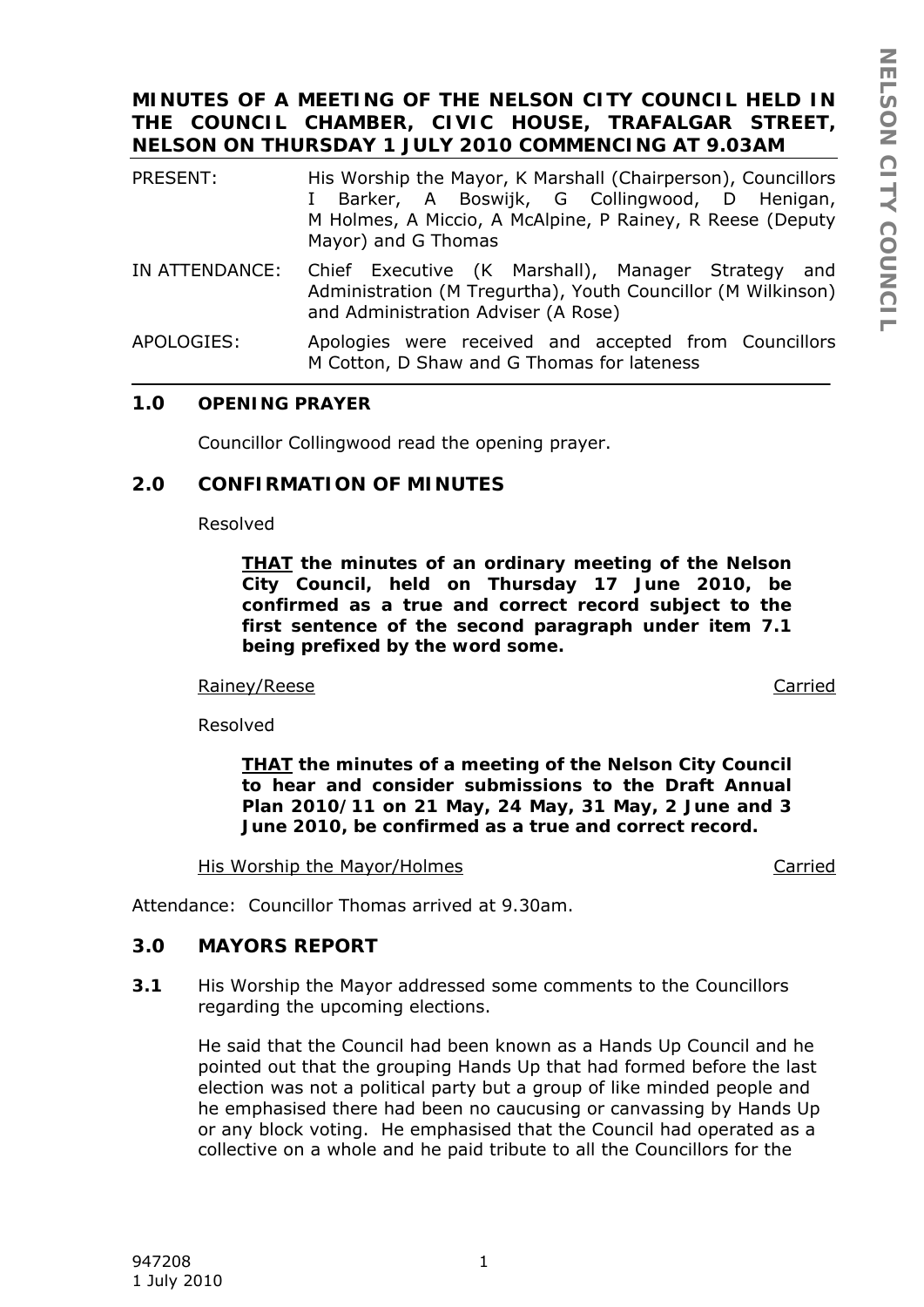work they had done in this term of Council and he thanked them for the collegial approach they had taken to their work. He also noted that the Council had been well supported by its Chief Executive and Council Staff.

He went on to say that although Nelson City Council's relationship with its neighbour Tasman District Council has gone well he reminded Councillors that together the two Councils made one regional economy and they should be proactive in addressing that.

Drawing from his experience on the Local Government Commission, His Worship reminded Councillors that petitions for amalgamation in the past had not had a good track record and they have usually failed when one of the Councils opposed the move. This, he said, had been the case with the Tasman District Council which had opposed Mr Miccio's petition. He said that this Council should approach the Minister of Local Government and ask him to assist with bringing Tasman District Council and Nelson City Council together.

# **4.0 CHIEF EXECUTIVE'S REPORT**

Document No 933672, pages 52-106 refer.

The Chief Executive presented the report and the meeting went through page by page. The Chief Executive noted that work on the Annual Report for 2009/10 has started. He reminded Council that as the new reforms signalled in the amendment to the Local Government Act come in to being, Council may have to change the way it goes through its Annual Planning processes in future.

He also advised that the Nelson Mail has asked for Council to disclose the credit card records for His Worship the Mayor and himself. He said these are being supplied to the Nelson Mail and in future details of credit card use will be available for anybody to see on the Councils website.

He drew Councils attention to the large number of major Resource Management Plan changes that were taking a lot of Councillor and staff time and energy currently. His Worship the Mayor paid tribute to the Councillors involved and Councillors Boswijk, Cotton, Reese and Shaw and to the staff involved and thanked them for their energy and effort.

## **4.1 Model Communities Cycling/Walking Funding Decision**

The Chief Executive advised that it had been disappointing that Council had not been able to secure the Model Communities Cycling/Walking funding and he further advised that the New Zealand Transport Authority would be invited to discuss with Council at a future workshop.

Councillor Holmes thanked the staff for the great effort they had made in trying to secure this funding.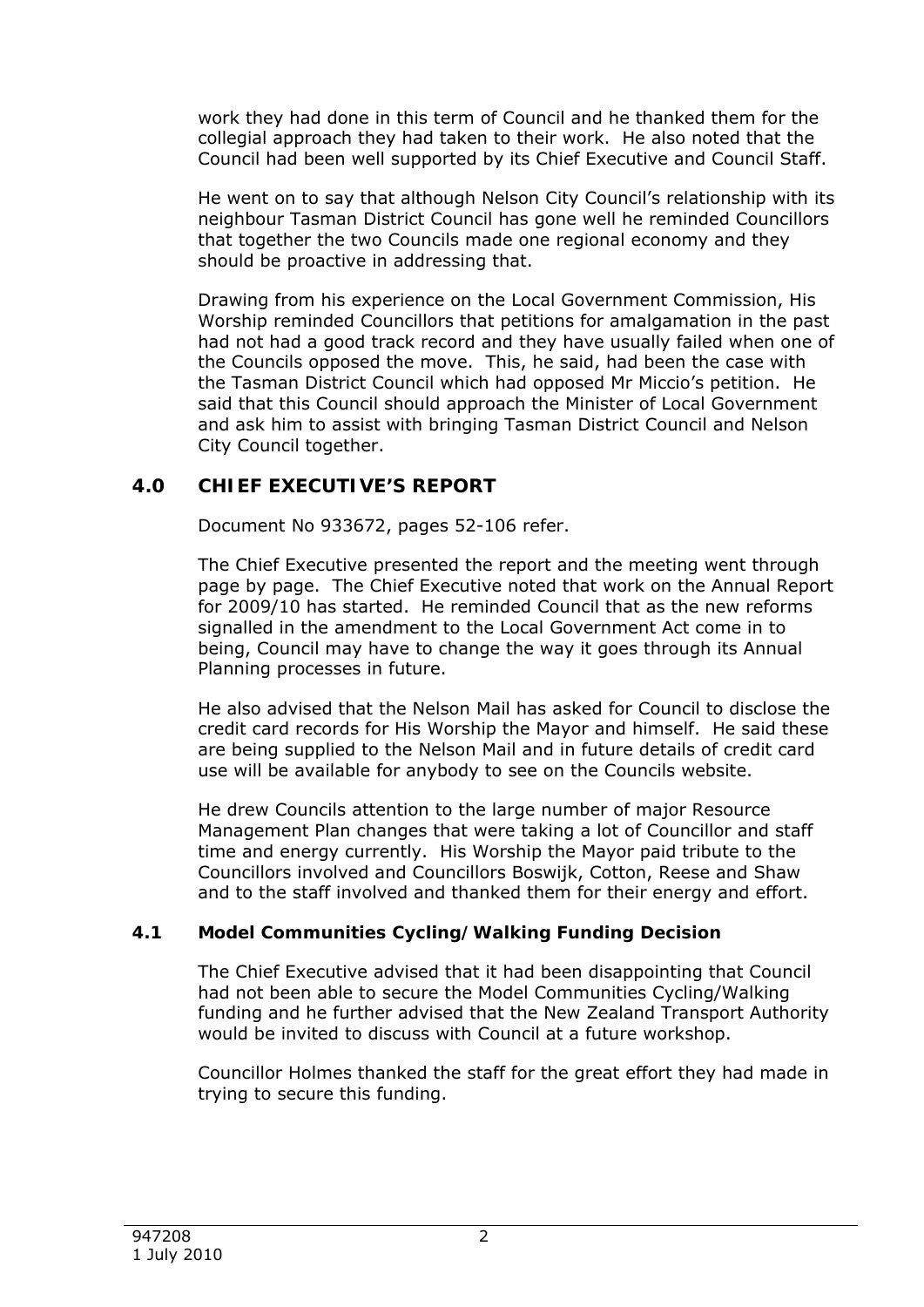Resolved

*THAT Council write to the New Zealand Transport Authority expressing its disappointment with the decision not to grant Nelson City Council any Model Communities Cycling/Walking funding and requesting that they reconsider this decision.* 

Holmes/His Worship the Mayor Carried Carried

Councillor Henigan abstained from voting.

# **4.2 Rugby World Cup 2011 Update**

The Divisional Manager Community Services, Susan Coleman, joined the meeting and presented this part of the report.

The Councillors discussed the predicted impact that Rugby World Cup 2011 would have on Council projects and services as set out in the report and in answer to a question the Division Manager Community Services said that the impacts as described were realistic and based on detailed estimates.

There was some discussion regarding Councils financial contribution towards the event including the cap that had been negotiated with Rugby New Zealand 2011 Ltd. In regards to the Festival of Rugby the Divisional Manager Community Services said that it sat outside the cap but it was part of the \$1.7m budget.

A suggestion was made that for 2011 other Council festivals and events be reduced since Council was providing a Arts Festival, Festival of Rugby.

Attendance: The meeting adjourned from 10.15am to 10.50am for morning tea during which time the Official Council Photograph was taken.

## **4.3 Minor Safety Improvement – Budget Proposed Allocation 2010/11**

The Transport Planner, Sue McAuley, joined the meeting and presented this part of the Chief Executives Report and answered the questions.

Resolved

### *THAT based on the current funding levels, items 1-7 of Table 1 in Report No 933672 be designed and constructed during 2010/11.*

Holmes/Thomas **Carried** 

## **4.4 Continuance of Civil Defence (CDEM) Groups Through Elections**

The Civil Defence Emergency Management Manager, Roger Ball, joined the meeting and gave the background to the recommendation.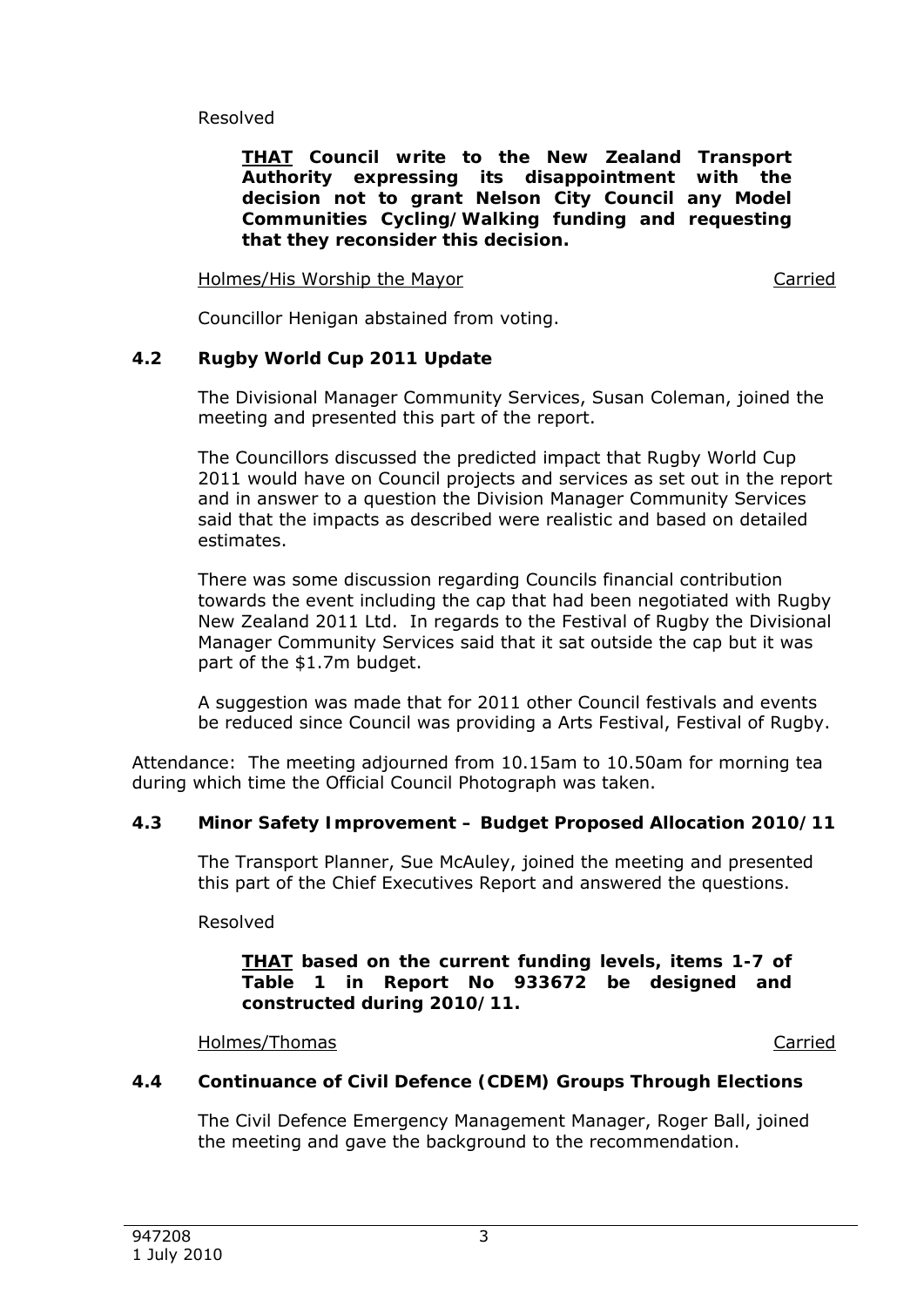### Resolved

*THAT the Civil Defence Emergency Management Group and any sub-committee constituted by that group shall not be deemed to be discharged on the coming into office of the members of the Council elected or appointed at the next Triennial General Election of Members, as provided for by clause 30(7) of Schedule 7 of the Local Government Act 2002;* 

*AND THAT statutory responsibilities of each member of the group be delegated to the Chief Executive during the election period.* 

Reese/Holmes **Carried** Carried Carried **Carried** 

#### **4.5 Financial Performance – Finance Report for the 10 Months to 30 April 2010**

The Chief Financial Officer, Nikki Harrison, joined the meeting and presented this part of the report and answered questions.

#### **4.6 Naming Rights and Sponsorship Policy for Community Services Facilities**

The Manager, Community Policy and Planning, Nicky McDonald, joined the meeting and presented this part of the report.

Resolved

*THAT the Naming Rights and Sponsorship Policy for Community Services Facilities be amended as described in Report 933672 to remove ambiguity in relation to delegations. Those amendments to be as follows:* 

### *Sub-clause 3.1, replace*

*3.1 Where proposals are consistent with the guidance contained in this Policy, staff are delegated to enter into agreements* 

*with:* 

*3.1 Staff are delegated to enter into agreements in relation to temporary signage, fixed signage and acknowledgements of financial contribution to capital costs, where these are consistent with guidance contained in this policy.* 

## *Clause 7 Naming Rights in consideration*

*Insert sub-clause: All decisions relating to the allocation of naming rights in consideration are to be made by Council.*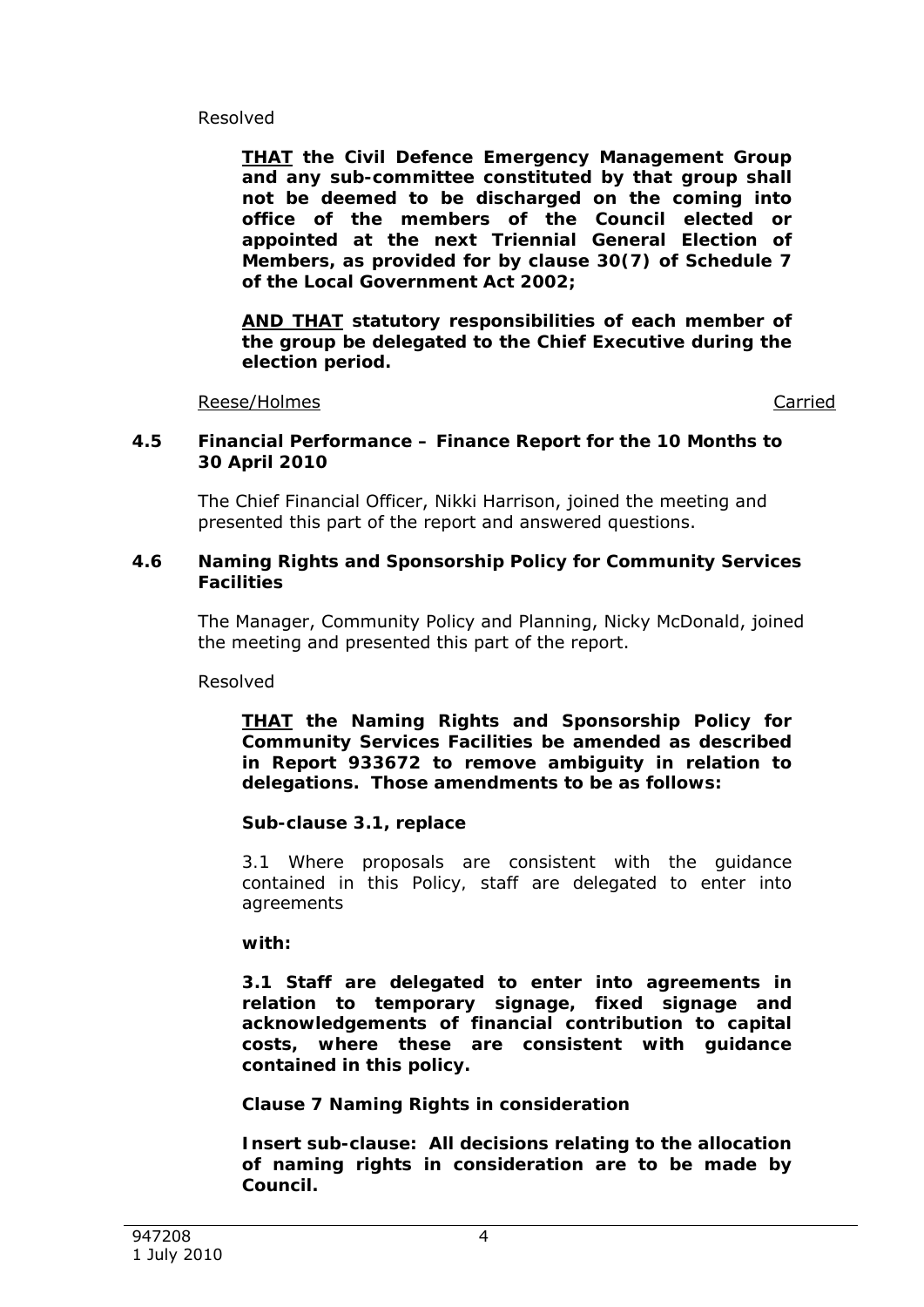## *Clause 8 Naming Rights in recognition*

*Insert sub-clause: All decisions relating to the allocation of the naming rights in recognition are to be made by Council.* 

Collingwood/McAlpine Carried

### **4.7 Parking Bylaw Update – Parking and Vehicle Control Bylaw 2004 No 207, Amendments to Schedule**

The Senior Executive Technical Services, Alec Louverdis, joined the meeting and spoke to this part of the report. Following discussion it was agreed that the amendments to Schedule 4 special parking areas, relating to time periods for disabled car parking, drew some concern from some Councillors and it was agreed that these recommendations would be looked at again and brought back to Council at a later date.

Resolved

*THAT the following alteration to the Schedules of Bylaw No 207 Parking and Vehicle Control (2004) be approved.* 

*Schedule 9: No Stopping: McMahon Street* 

*Install an extension to the existing no stopping restriction leading into the Ardilea Avenue intersection.* 

Miccio/Thomas Carried

### **4.8 Status Report**

Item No 5: It was agreed to check the completion date for the Sight Screens.

Item No 10: Councillor Barker advised that the Guardians of the Nightingale Library Memorial had not been asked to provide a letter of support to date.

Item No 32: Councillor Collingwood said there seemed to be some confusion in the mind of the public as to exactly what Council was contributing regarding the memorial in the Marsden Valley Cemetery.

Item No 43: It was agreed that there would be an update to Council on the Heart of Nelson Project.

Resolved

*THAT the Status Reports attached to Report 933672 be received;* 

*AND THAT the Schedule of Documents Sealed from 21 April to 26 May 2003 attached to Report 933672 be received.* 

Holmes/McAlpine Carried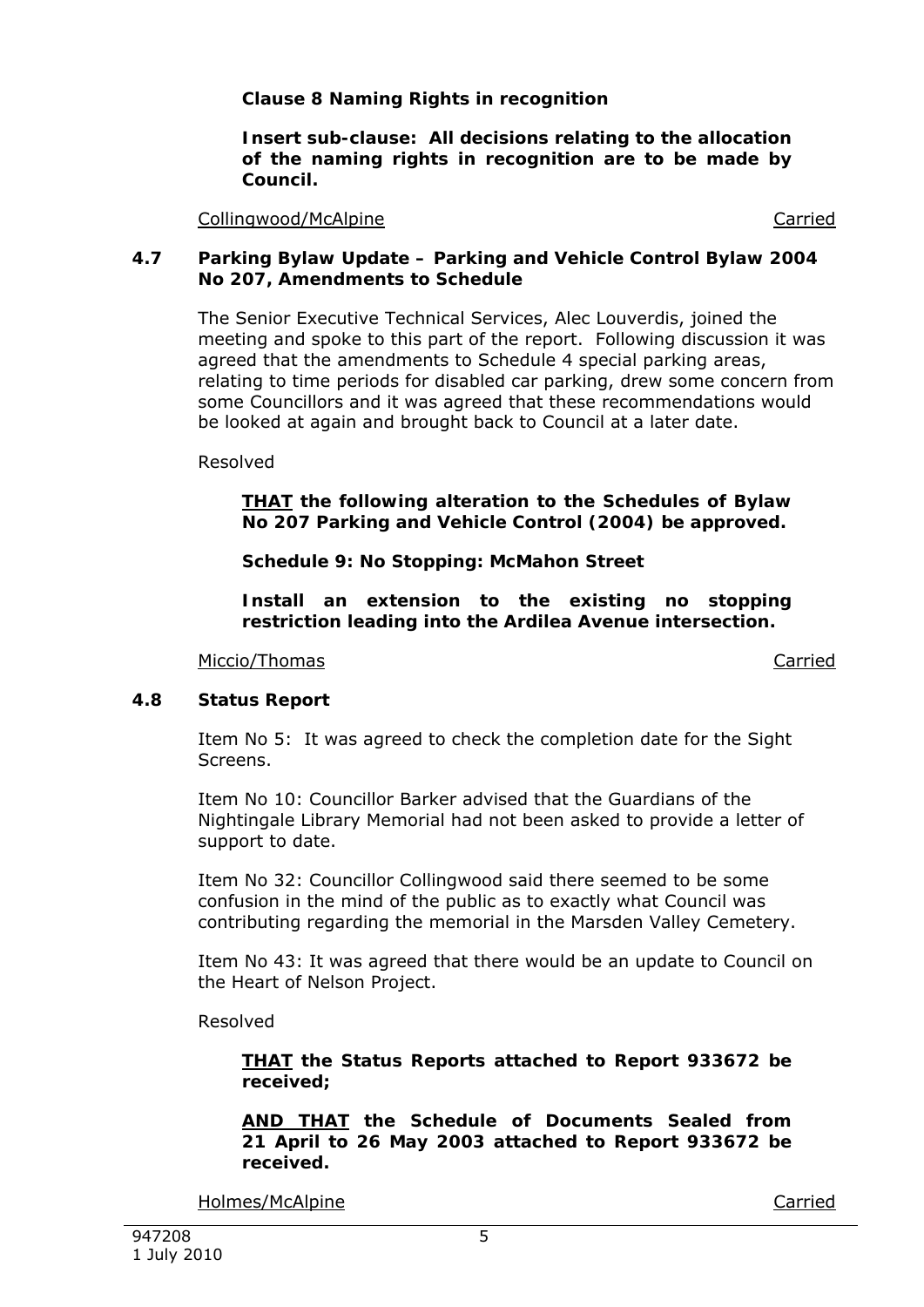# **5.0 REPORTS POLICY**

### **5.1 Submission on the review of the National Environmental Standard for Air Quality**

Document No 940675, agenda pages 107-114 refer.

The Senior Policy Planner, David Jackson, joined the meeting and presented the report.

Resolved

*THAT the submission on the review of the National Environmental Standard for Air Quality be approved.* 

Holmes/Boswijk **Carried** 

# **6.0 REPORTS FROM COMMITTEES**

## **6.1 Audit Risk and Finance Committee – 16 June 2010**

Document No 941603, agenda pages 128-130 refer.

Resolved

### *THAT the minutes of the meeting of the Audit Risk and Finance Committee held on 16 June 2010 be received.*

His Worship the Mayor/Collingwood Carried

Attendance: The meeting had a brief adjournment from 12.15pm to 12.20pm.

## **7.0 REPORTS PRIORITY**

### **7.1 Nelson Performing Arts and Conference Centre Way Forward and Feedback Document**

Document No 938670, agenda pages 115-127 refer.

Representatives from Arthouse Architecture Limited, Mr David Wallace and Brian Riley together with Mr Marc Barron from Jerram Tocker & Barron joined the meeting and gave a powerpoint presentation showing modification to the northern end of the Trafalgar Centre to incorporate a 700 seat conference centre with a facility for a 500 seat dining facility and eight break out rooms that would link to the event centre with a separate 450<sup>2</sup>m foyer. It was advised that this configuration would allow both spaces to be used concurrently with certain restrictions.

The Council discussed with the representatives from Arthouse Architecture Limited the proposal.

They confirmed in response to some questions that the proposal they had worked on was as set out in 4.1 of the report. The Chief Executive said that this view was the view taken from the workshop of 15 June 2010.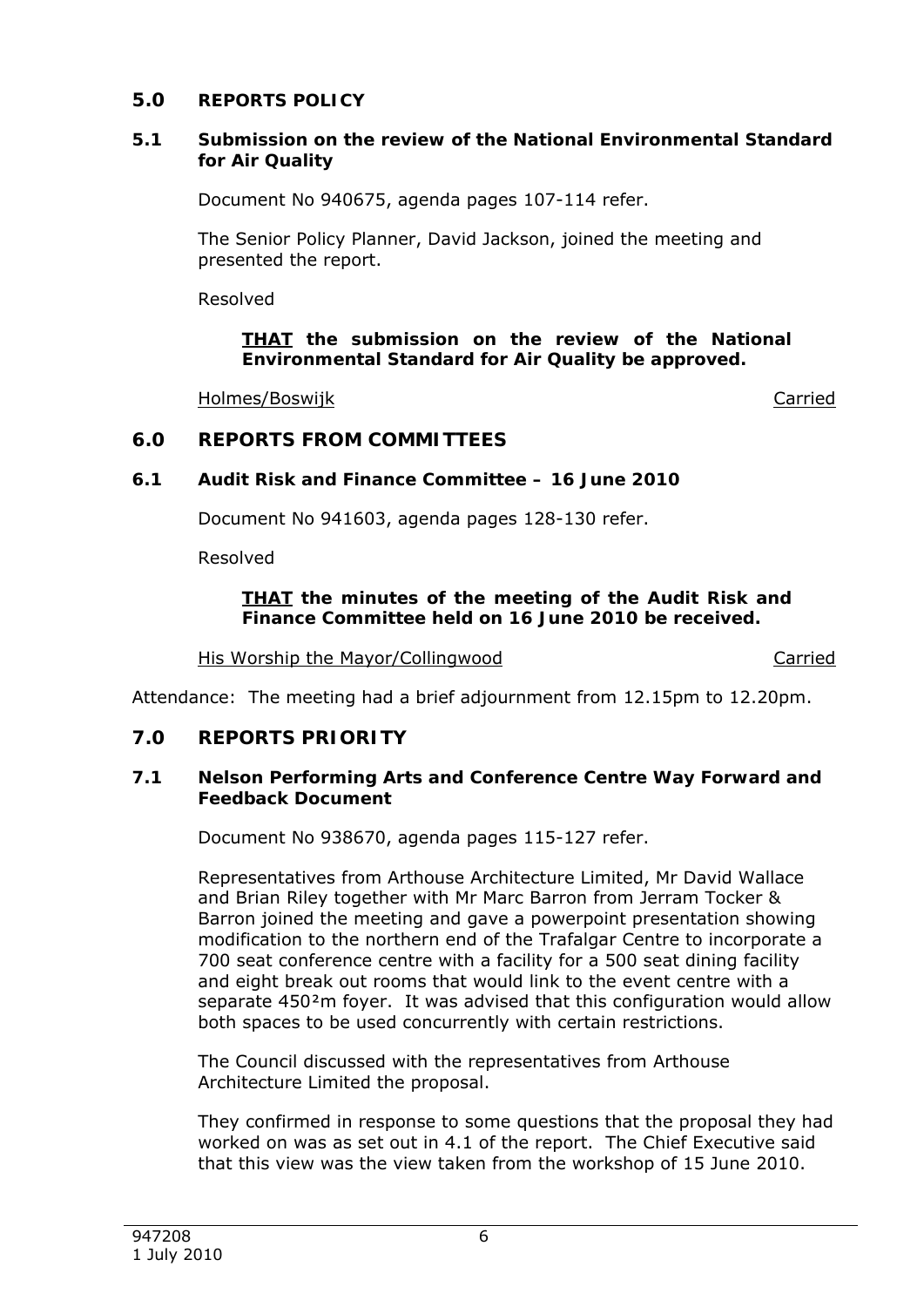There was a view expressed by the majority of Council that they wanted to look at the big picture to see how the whole site could be used including the possible placement of a hotel and the performing arts centre as well as a conference centre.

Attendance: The meeting adjourned for lunch from 12.55pm to 1.35pm.

Following the resumption of the meeting after lunch the Council considered the report

Councillor Miccio said it was important for Nelson to have a conference facility the question was whether it was up to Council to construct and run this facility or whether it was better to leave it to private enterprise. He said that in his view it would be better for Council to let the matter lie on the table until after the election because then the new Council would have a clearer idea of what Rutherford Holdings were going to do with respect of a conference facility. The new Council he said would then be in a position to pick up all the work that had been done and make a decision going forward on this matter.

Councillor McAlpine asked whether Rutherford Holdings had been approached. The Chief Executive said that had been done through agents acting for the Council and Council has considered that feedback and had decided to further exclude the Rutherford Holdings site from any further consideration as a result. He was aware that individual Councillors had also made approaches to Rutherford Holdings and had received the same feedback.

Councillor Reese took the opposing view and urged Council to move forward and make progress. She said she respected that Rutherford Holdings are moving to provide improved conference facilities but she reminded Council there were a number of providers of such facilities in Nelson including Trailways and the Monaco Resort.

If Council decided to develop a conference centre at the northern end of the Trafalgar Centre it would be building something complementary to the existing facilities available in the city.

She said that Council needed to provide facilities appropriate for the city and should not procrastinate as the community have sent a message to get on with the job. Further, in looking at the recommendation she said she had no problem with a staged approach but Council needed to have discussion with the conference organisers and owners within the city.

She said there was no more time to dither, the Berl Report had made it clear what the market is for conferences in Nelson and the time has come for Council to make a decision.

Councillor Boswijk agreed there was need to make this decision but she warned Council not to lose sight of the performing arts centre by adopting the staged approach.

Councillor Rainey said that the people in Nelson have not had a say on whether Council split the two venues and build a separate performing arts centre and a separate conference centre. He said there was a huge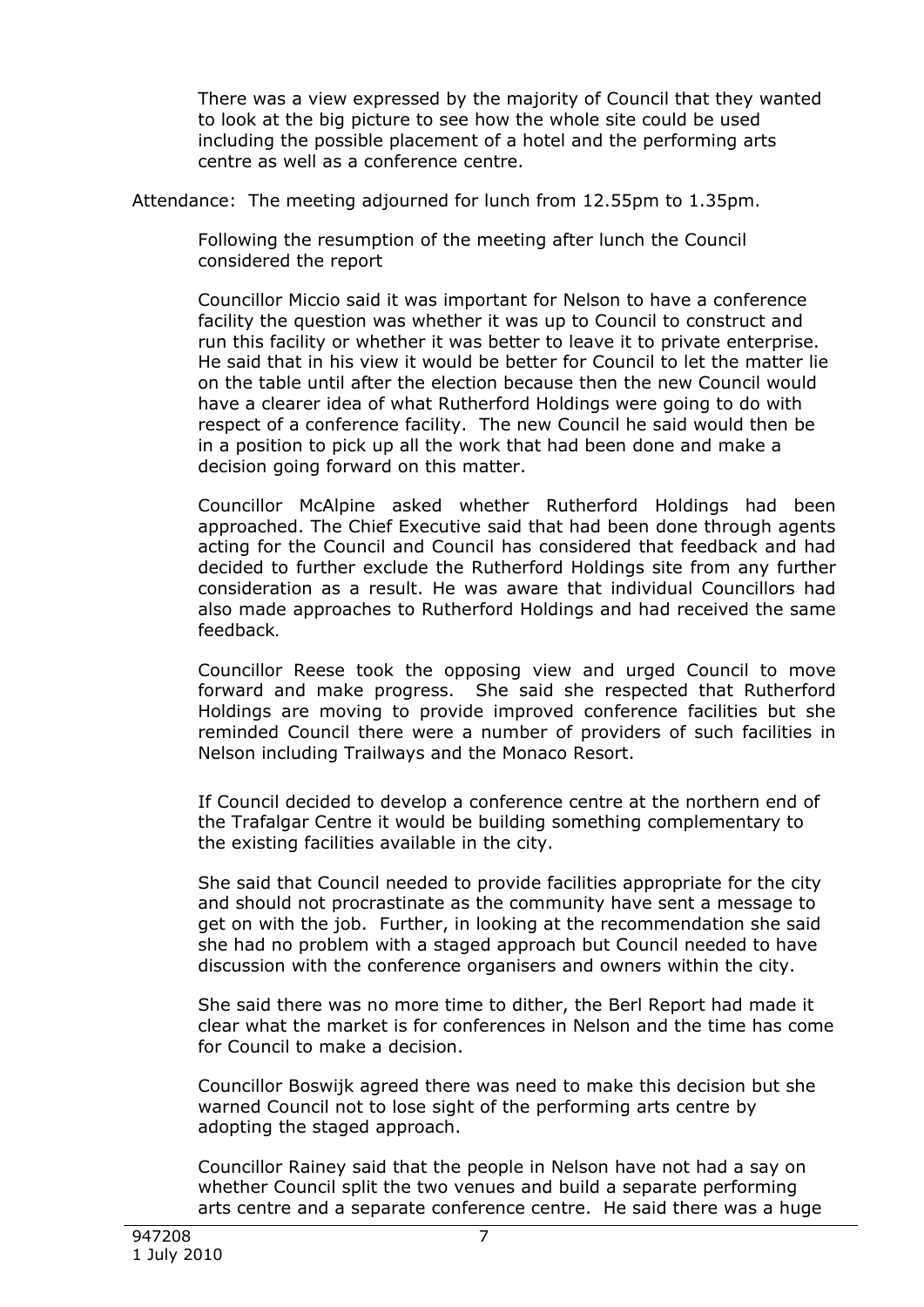danger that if Council went ahead with constructing the conference centre it will lose sight of the performing arts centre. He also said there had been no discussion on whether Council should get into the conference centre running business. He said Council should take a pause and wait for the elections to happen.

Councillor Holmes said that although he appreciated what Councillor Rainey was saying, the indications from the Berl report are that Nelson was missing out on the economic benefits of conferences. He said he supported a staged approach and he would like to see something done before the next Council comes in.

Councillor Henigan said that her understanding was that the two projects of conference centre and performing arts centre would always be linked. She thought that to move for just a conference centre is quite a departure and if Council intended such a move they should consult the public. If this was the case, she said, the public should be asked if they supported a conference centre, they should be asked if they supported a performing arts centre and they should be asked if they favoured a staged approach with priority given to a conference centre over a performing arts centre.

Councillor Barker reminded the meeting that when Council explored the public/private partnership with Rutherford Holdings it was looking for achieving the objective of a conference centre and performing arts centre on the best economic terms with a private partner. The private partner would build and run the conference centre and the Council would build and run the performing arts centre. He said that there was \$6m in the LTCCP for upgrading the northern end of the Trafalgar Centre and the proposed combination of this upgrade with a conference centre openly signalled to costs in the region of \$19m. By doing this, he said, there was a real danger that Council would then not be able to provide a performing art centre. He said he supported letting the matter lie on the table for the new Council. In his view he was supported by Councillor Thomas who said whether the conference centre should be private or Council operated needs to be clarified as did whether the conference centre and performing arts centre should be separate or adjoining.

His Worship the Mayor summed up the issues that were reported to Council today.

Councillor Reese said she did not wish to see the matter lie on the table and she proposed the following motion which was seconded by Councillor McAlpine:

*THAT the Council adopt a staged approach to the development of a performing arts centre and conference centre and that the Chief Executive prepare a plan that includes integrating a proposed conference facility into the proposed northern upgrade works of the Trafalgar Centre, a site for a performing arts centre, recognition of good urban design and the importance of connecting it to the sea. The structure plan includes costs and a timetable with the conference centre taking priority;*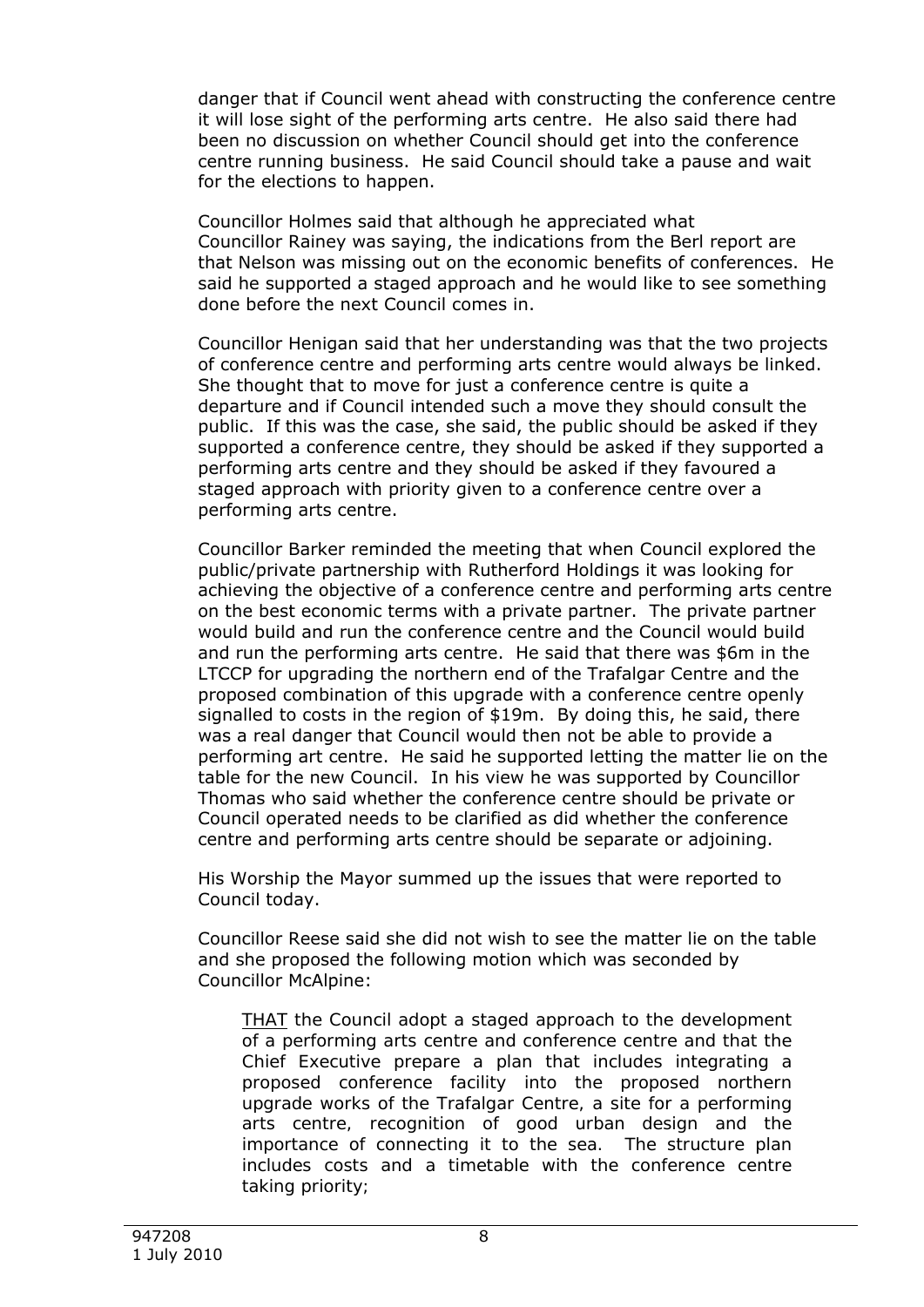*AND THAT the plan be prepared so it can be a proposal to be included in the 2011/12 Annual Plan.* 

The Council then discussed the motion and were equally divided over its merits.

The motion was put and a division was called for.

| <b>Councillor Barker</b>      | N٥     |
|-------------------------------|--------|
| Councillor Boswijk            | Yes    |
| <b>Councillor Collingwood</b> | Yes    |
| Councillor Cotton             | Absent |
| Councillor Henigan            | N٥     |
| Councillor Holmes             | Yes    |
| <b>Councillor McAlpine</b>    | Yes    |
| Councillor Miccio             | N٥     |
| <b>Councillor Rainey</b>      | N٥     |
| <b>Councillor Reese</b>       | Yes    |
| <b>Councillor Shaw</b>        | Absent |
| <b>Councillor Thomas</b>      | N٥     |
| His Worship the Mayor         | N٥     |

His Worship the Mayor declared the motion lost 6 to 5.

# **8.0 PUBLIC EXCLUDED BUSINESS**

## **8.1 Exclusion of the Public**

Resolved

*THAT the public be excluded from the following parts of the proceedings of this meeting in accordance with section 48(1)(a) of the Local Government Official Information and Meetings Act 1987 on the grounds that the public conduct of this part of the proceedings of the meeting would be likely to result in the disclosure of information for which good reason for withholding exists.* 

### *i) Nelson City Council Public Excluded Minutes – 17 June 2010*

*Reasons:* 

*To enable the Council to carry out negotiations or commercial activities without prejudice or disadvantage; or* 

*To protect information where the making available of the information would unreasonably prejudice the commercial position of the person who is the subject of the information; or*